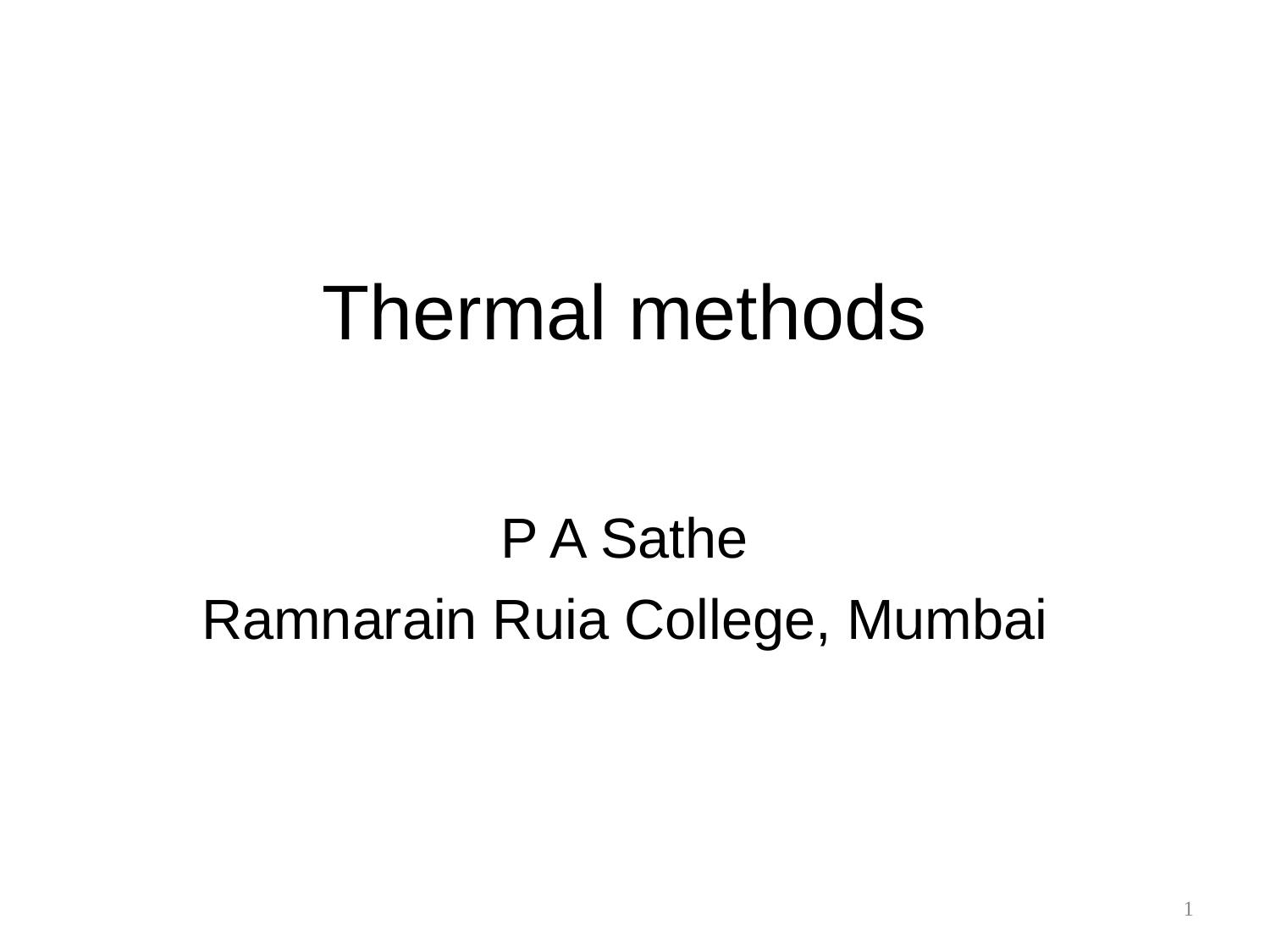#### **Thermal methods:**

- Thermal analysis is a group of methods in which any physical property of the analyte is measured as a function of temperature when the analyte is subjected to continuous temperature programming.
- Methods involve measurement of a single parameter.Technique is a subsequently developed modification of a pre-existing method.
- Applications of the thermal analysis ranging from polymers to earth science.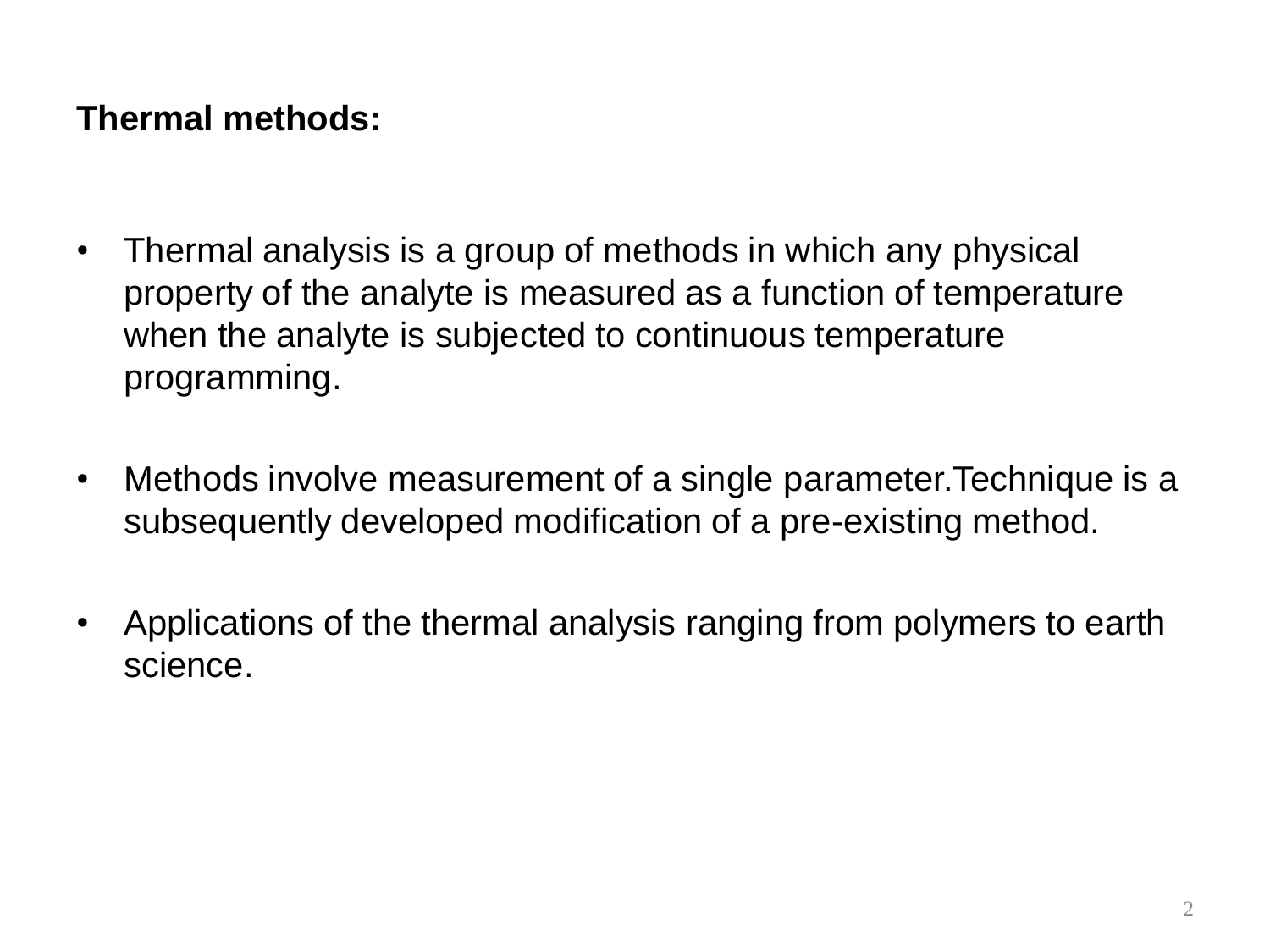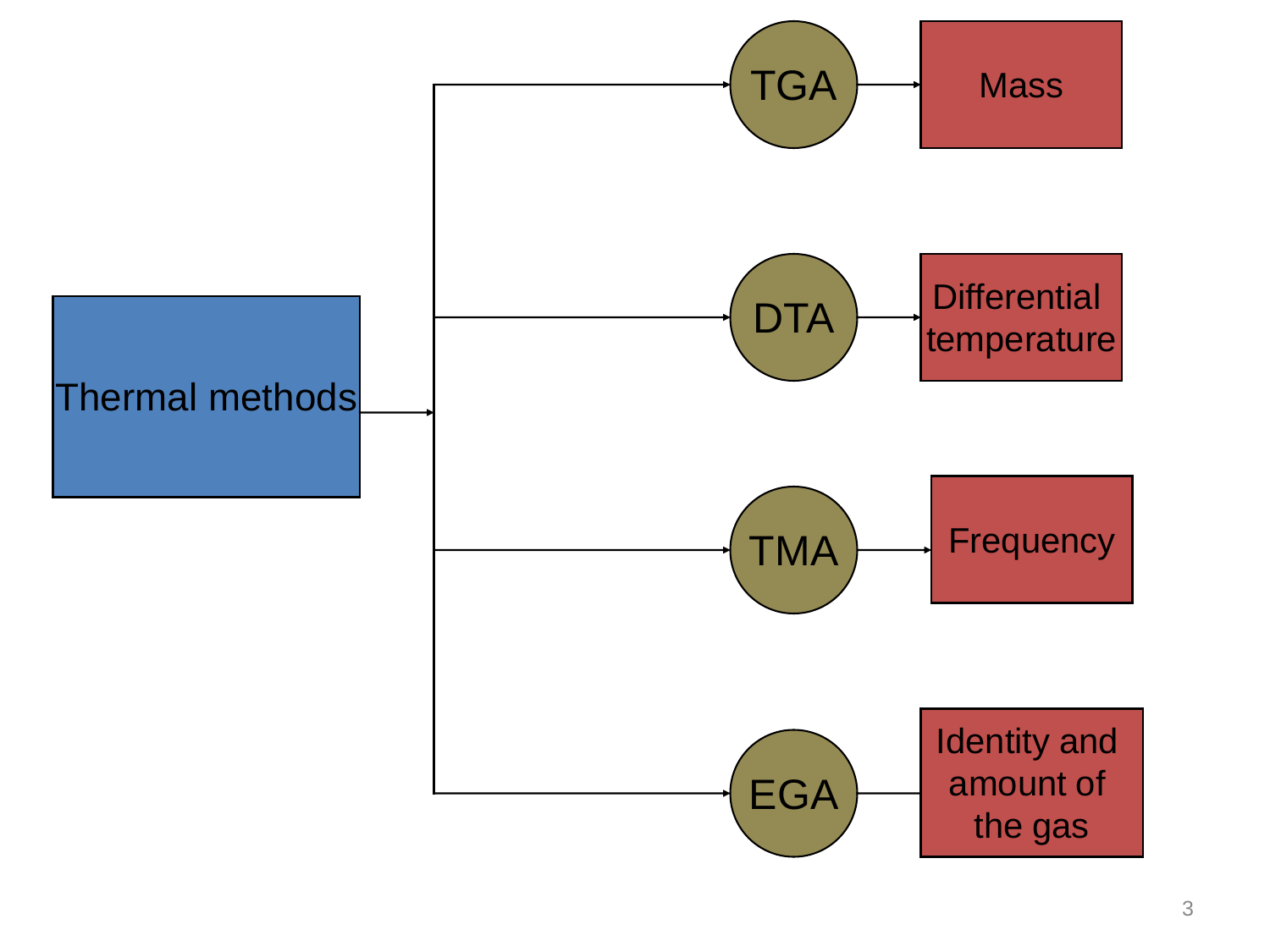- It involves continuous measurement of the mass of the analyte as a function of temperature as the analyte is being heated at a programmed rate.
- The resulting plot is known as the thermogram.
- The mass will change if and only if the analyte reacts to produce a gas as a product.
- Otherwise the physical or chemical changes changes or chemical changes that do not involve consumption or liberation of a gas cannot be detectd.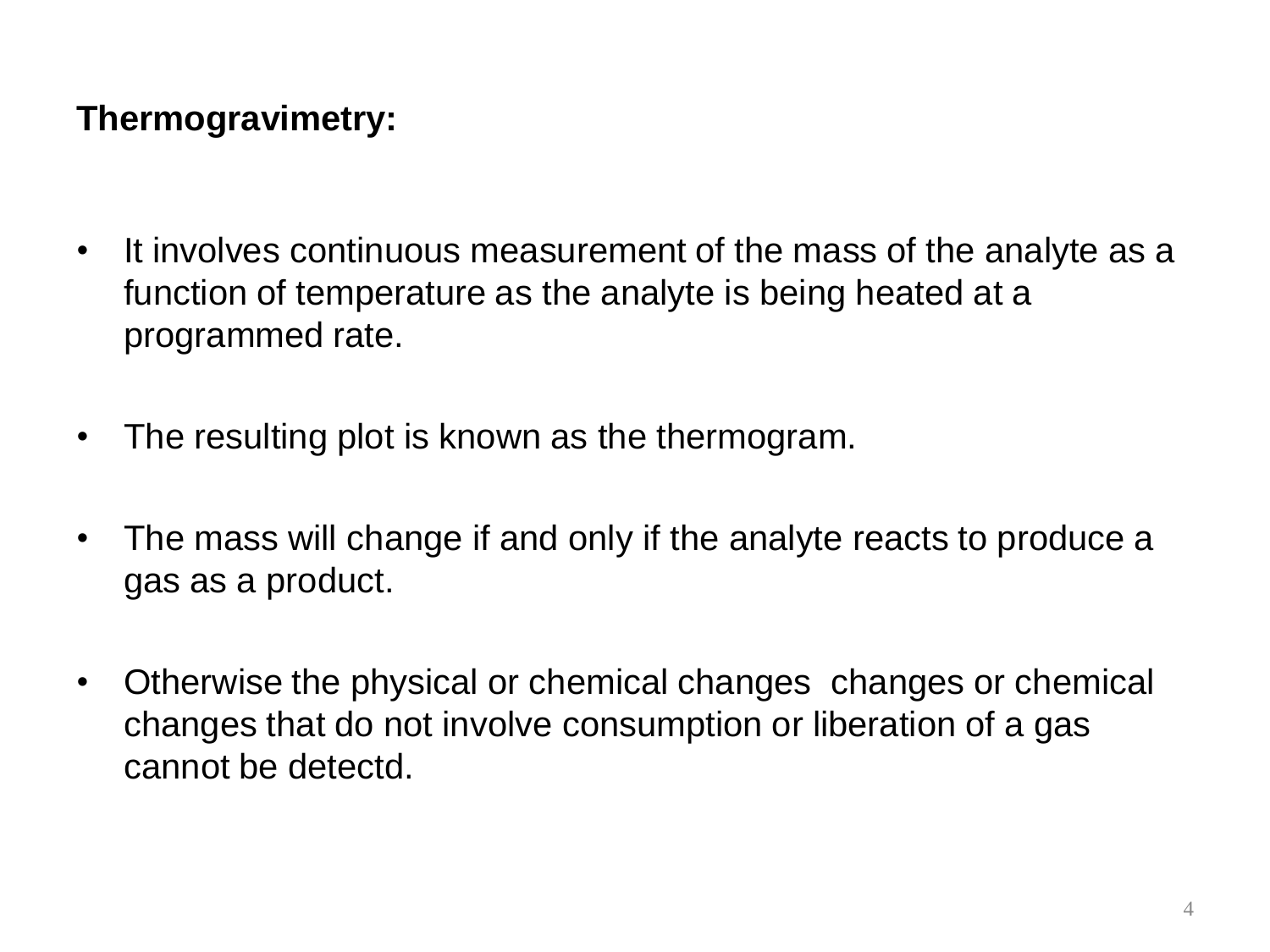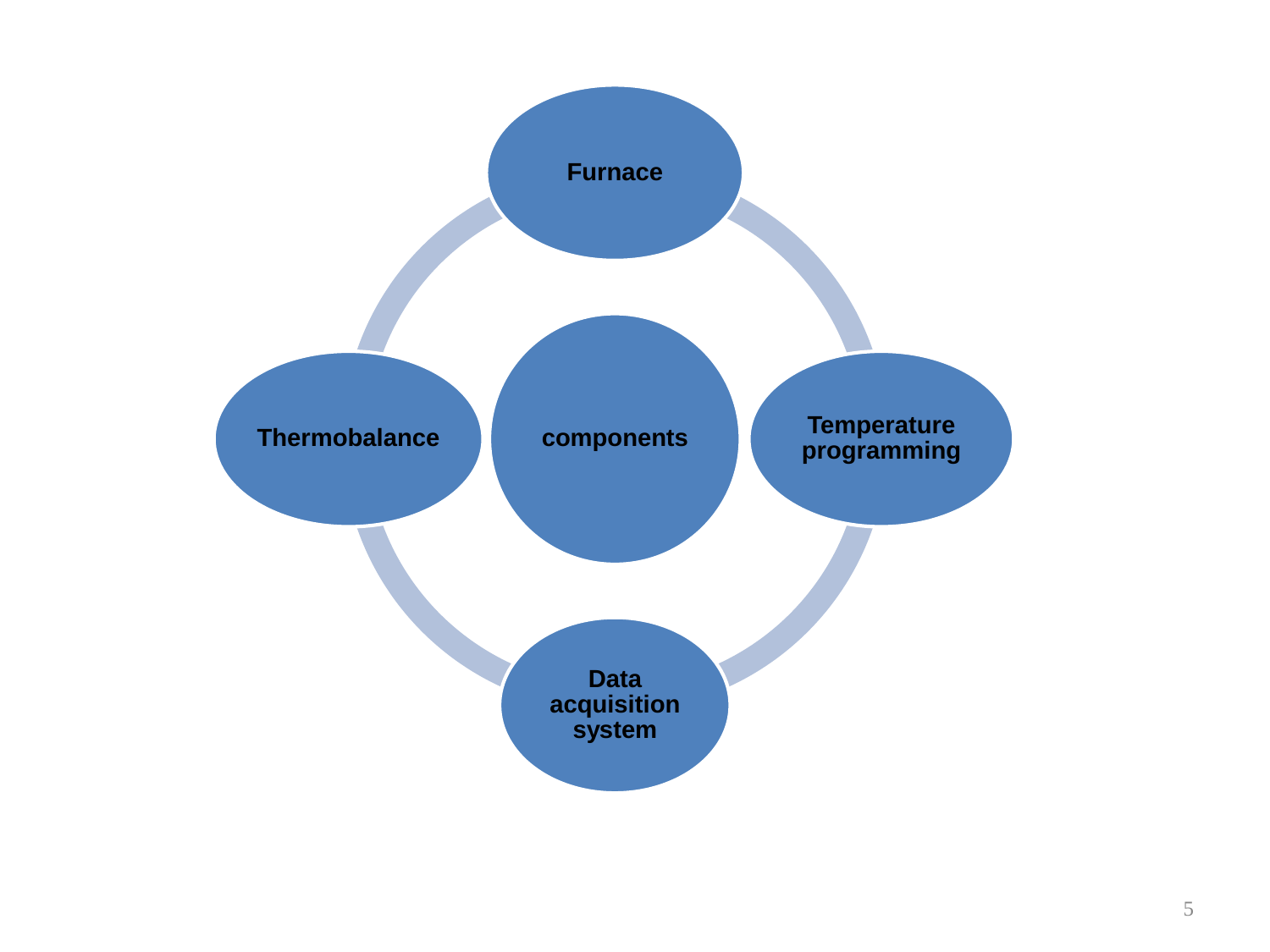- Thermobalance
	- Null point balance
	- Deviation of the null position detected
	- The balance is restored to the original position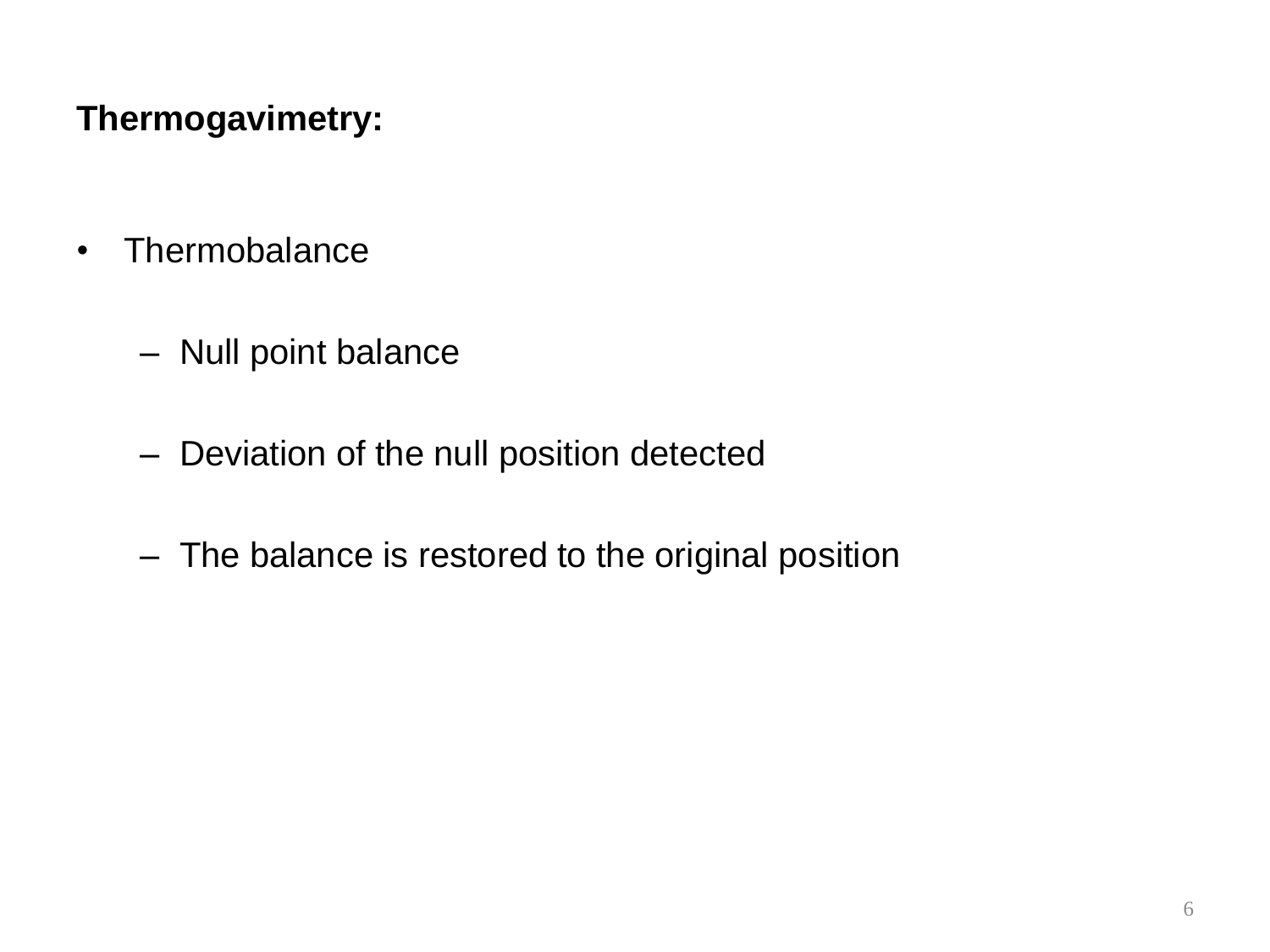- Thermobalance
	- Different methods used for the restoration of the original position
	- Optical method
	- Electronic methods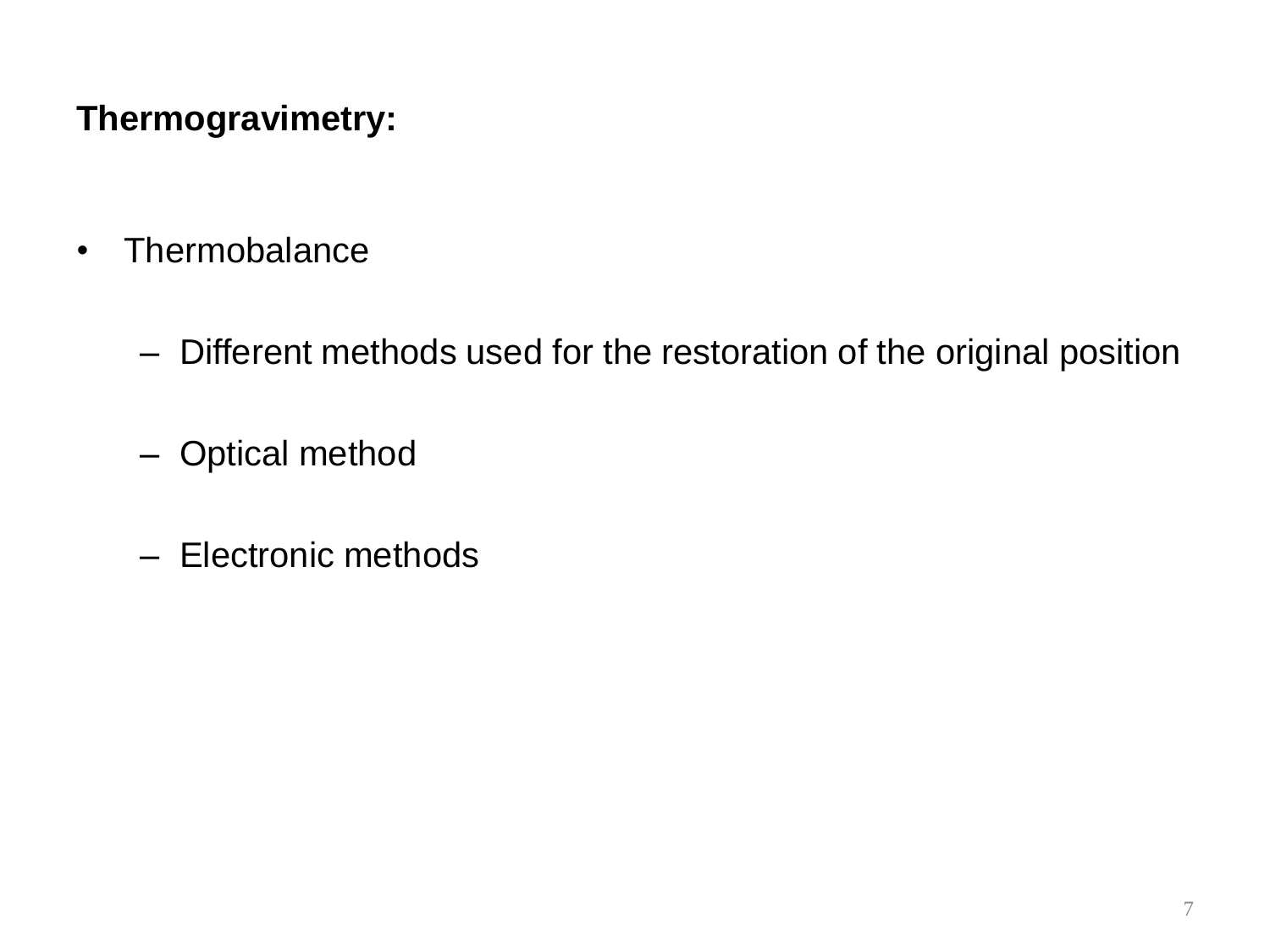- Thermobalance
	- Circulation of the flow of the gas to remove the liberated gases in the reaction as well as to provide different types of environment to the sample.
	- Small sized samples to minimize the temperature gradients across the sample.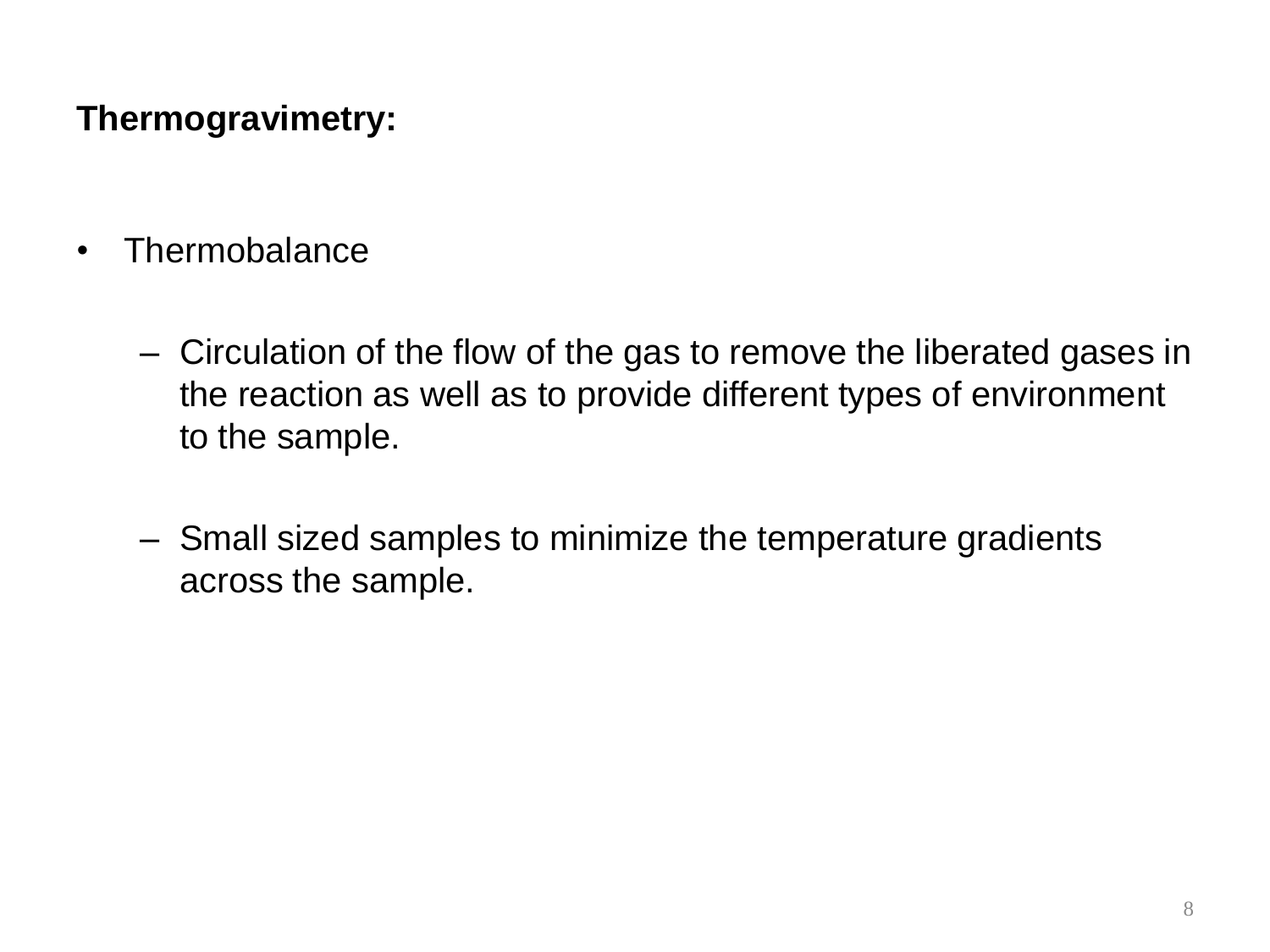- Furnace
	- Temperature of about 1600<sup>0</sup> c
	- Small hot zone
	- Reproducibility of temperature
	- Design of the balance will decide the position of the furnace.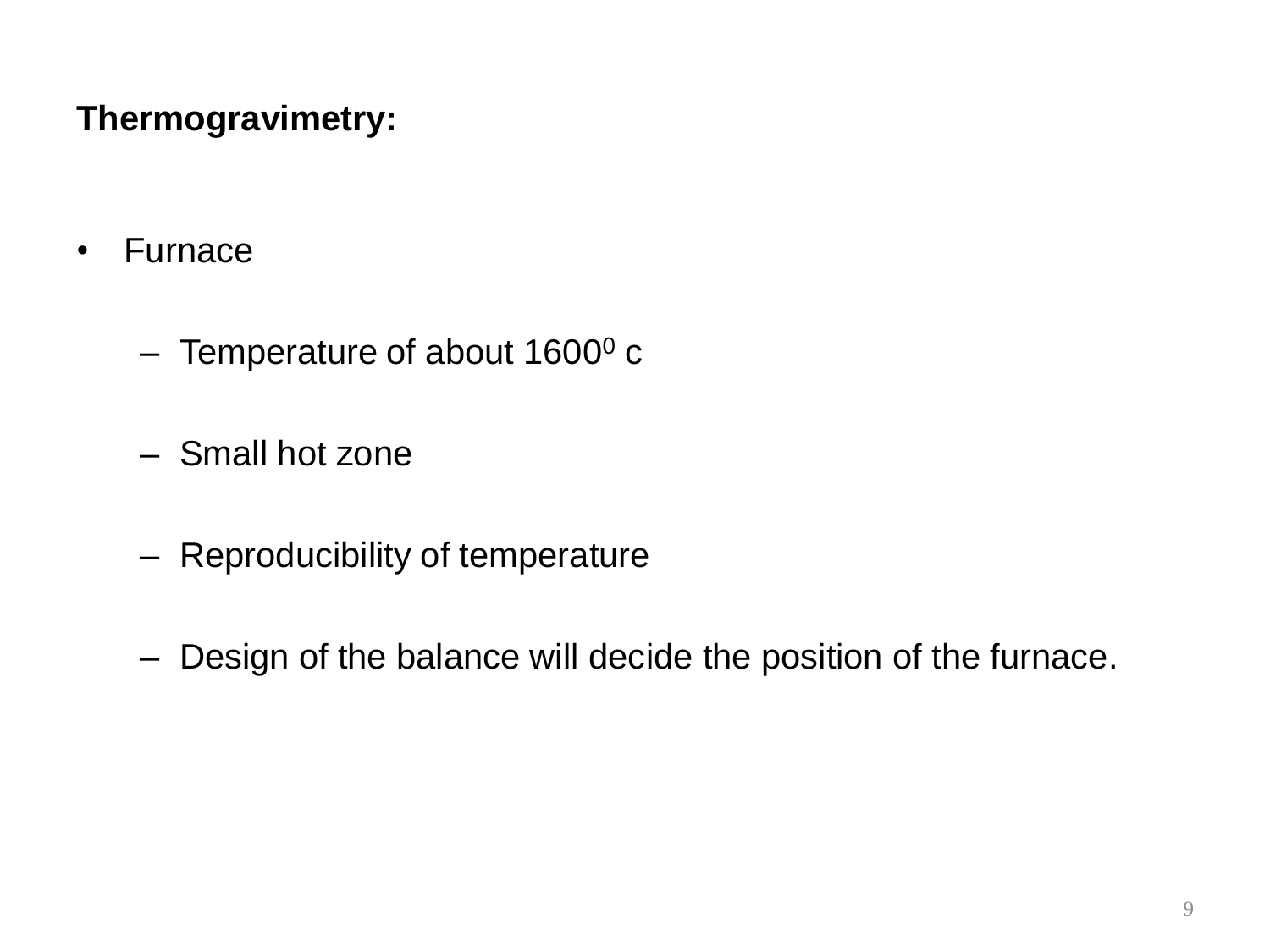- Furnace
	- Temperature measurement with thermocouple
	- Thermocouple should be as close to the sample as possible.
	- Sensitive thermometers are also used.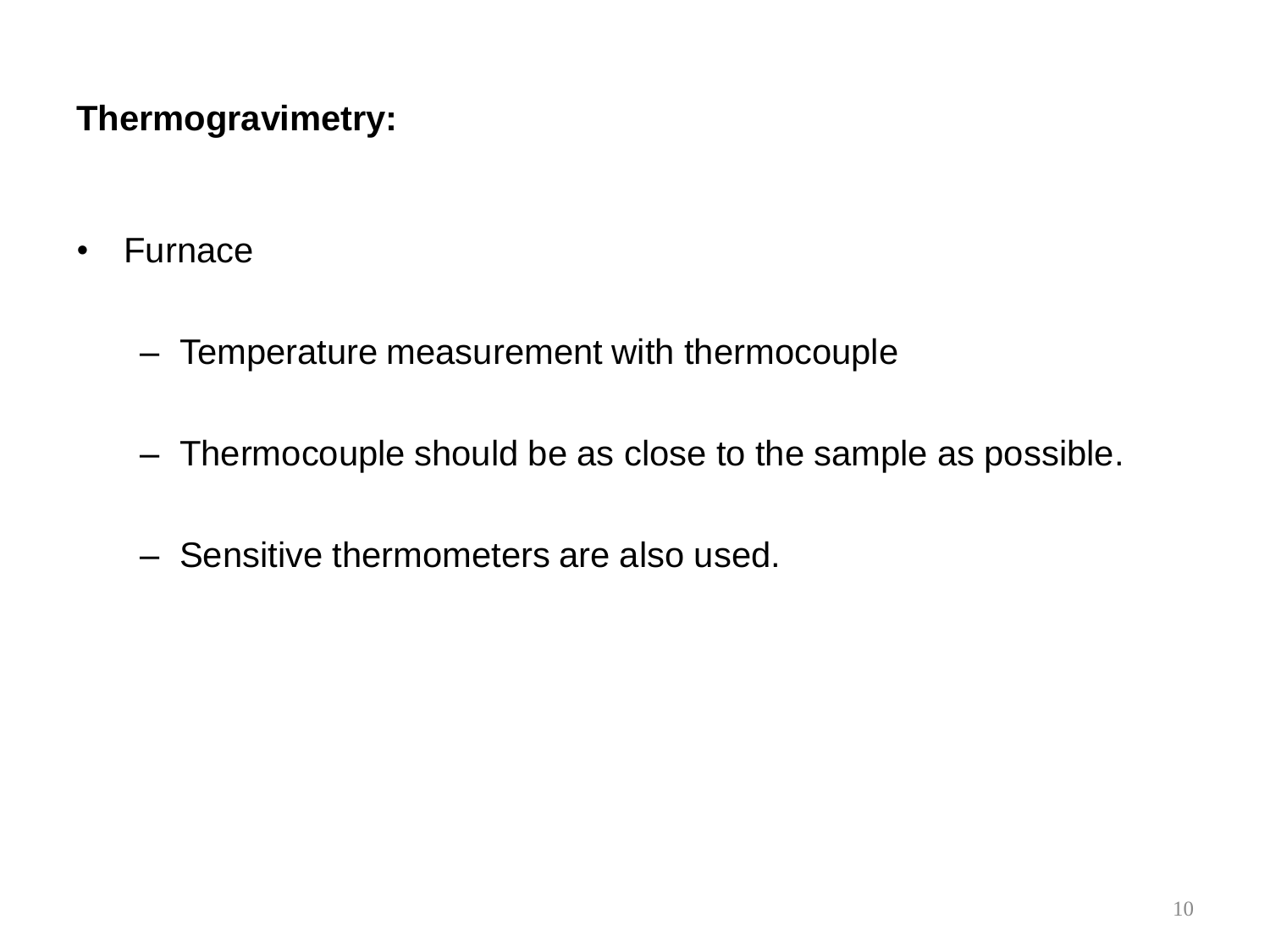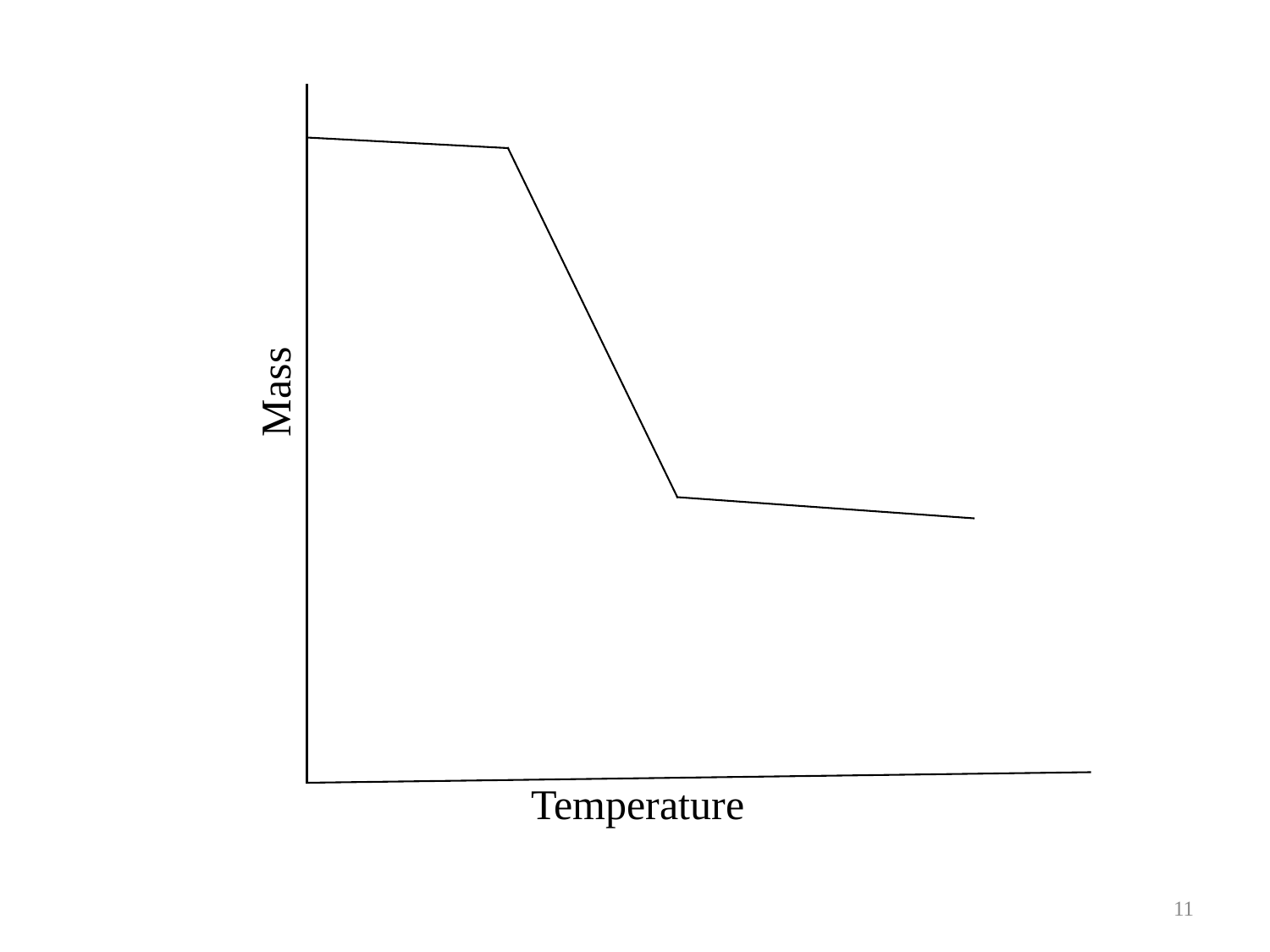- Effect of the environment on the thermogravimetric curve
	- Solid samples are used hence the prehistory must be known
	- X-ray data is used for the same purpose
	- Nature of the surface and the sites available for adsorption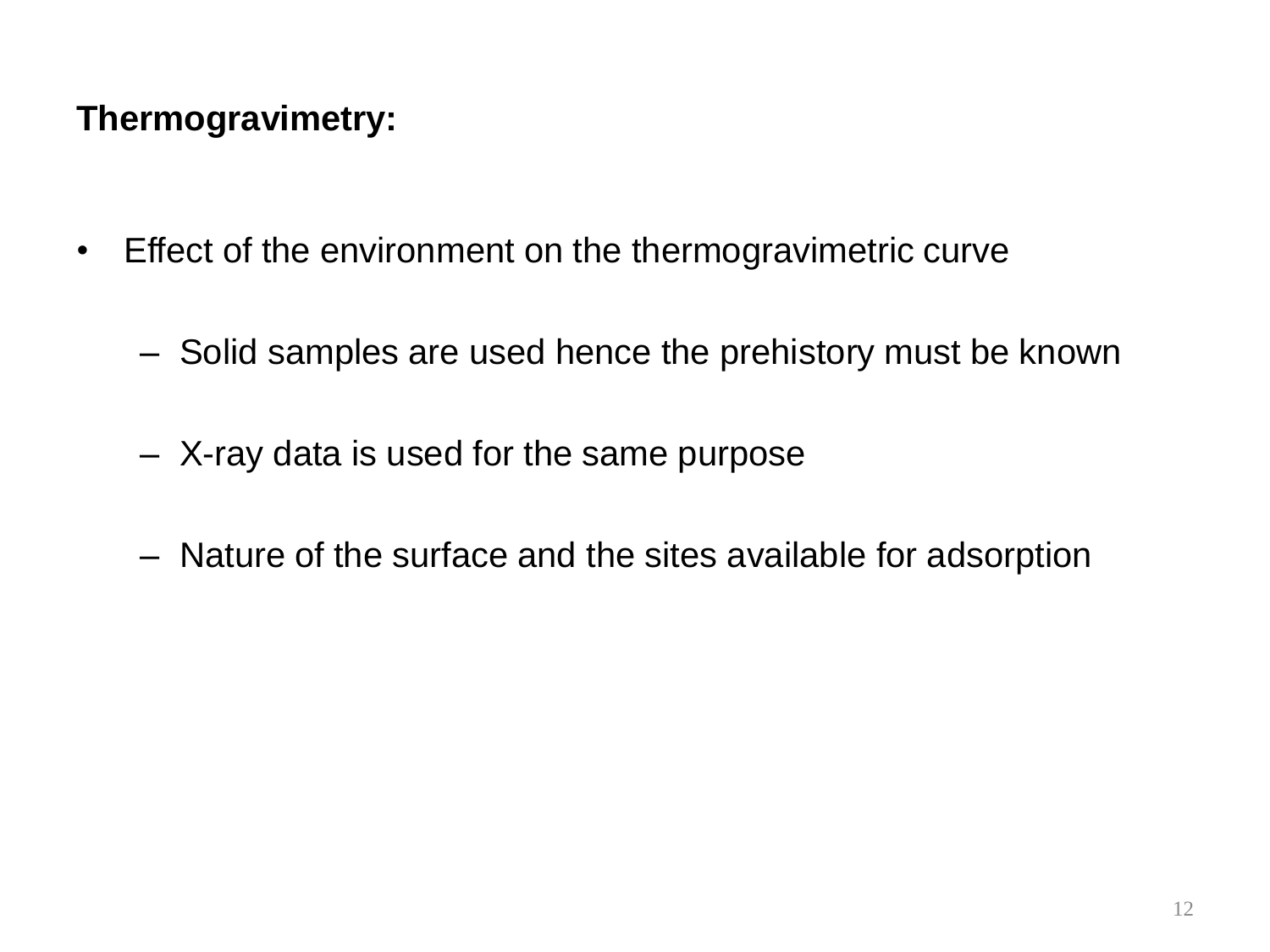- The gas flowing on the sample
	- Its nature
	- Its interaction with the material
	- Reactant or the product
	- Ability to change the reaction taking palce.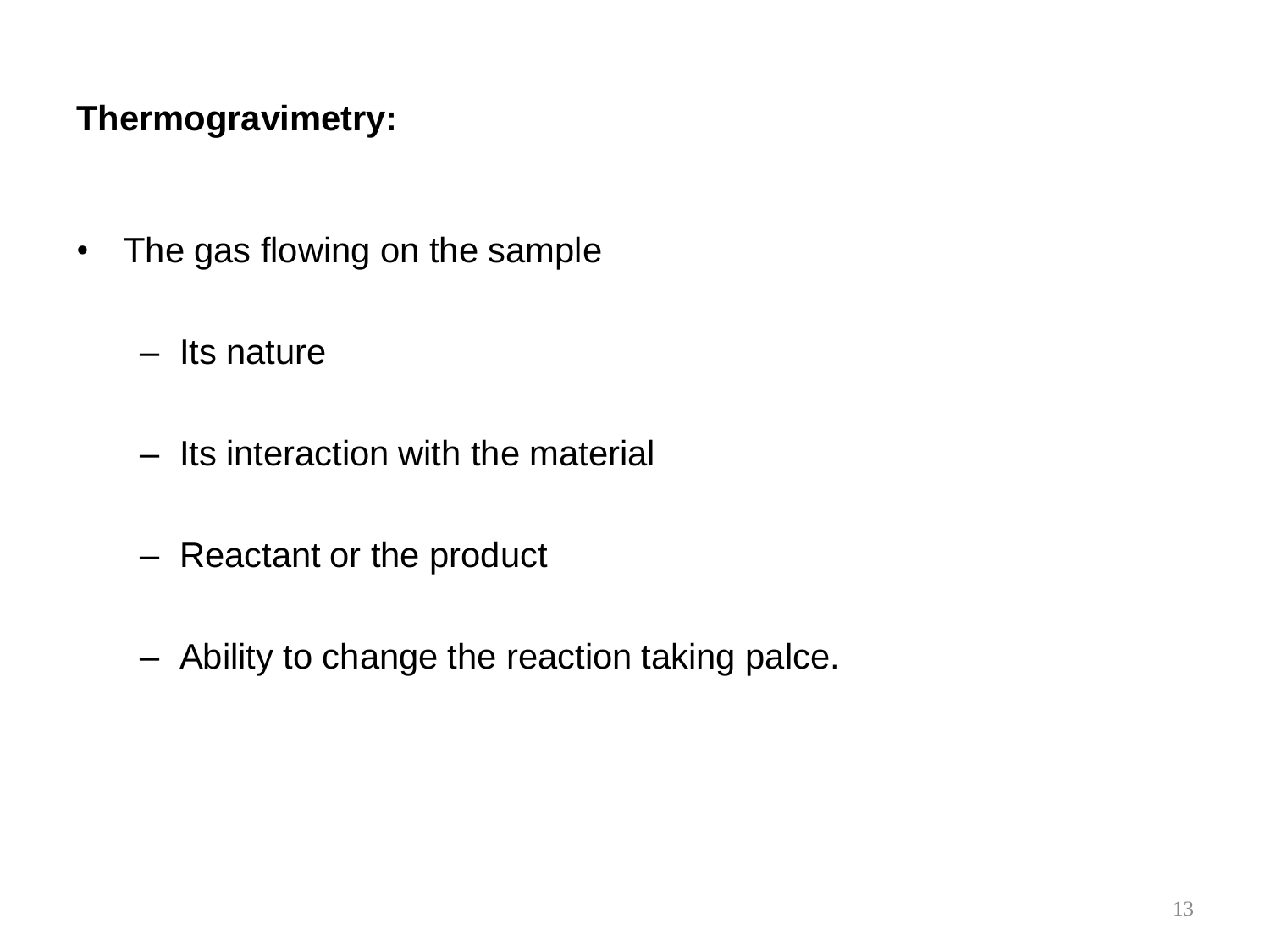- Nature of the sample container
- Geometry i.e. size and shape of the container
- The mass of the sample
- Spreading of the sample in the container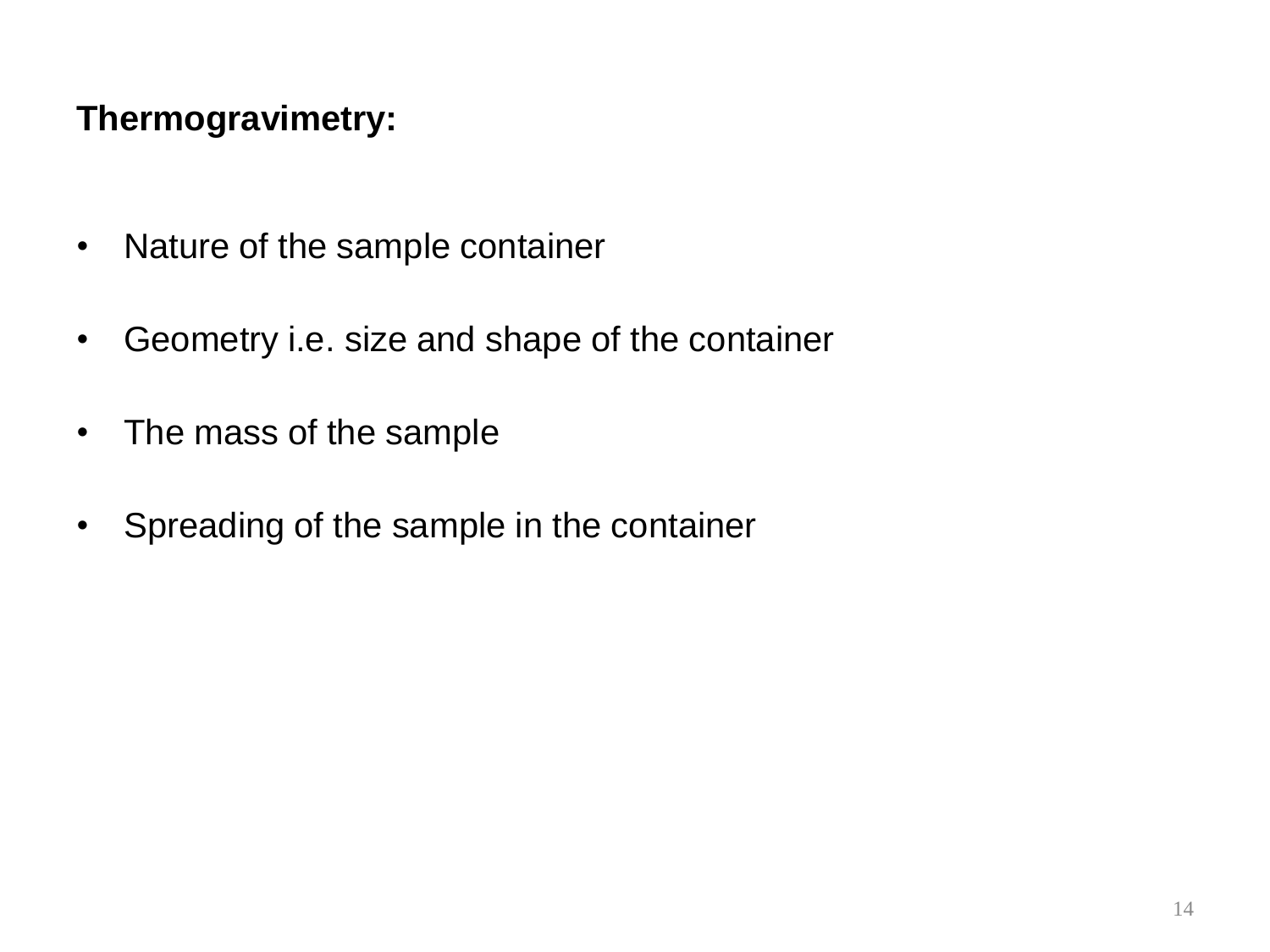- The heating rate decides the exact shape of the TG curve.
- For the same sample the change in the rate of heating will produce a change in the slope of the TG curve.
- Derivative TGA could be of better use in the determination of the exact decomposition temperature.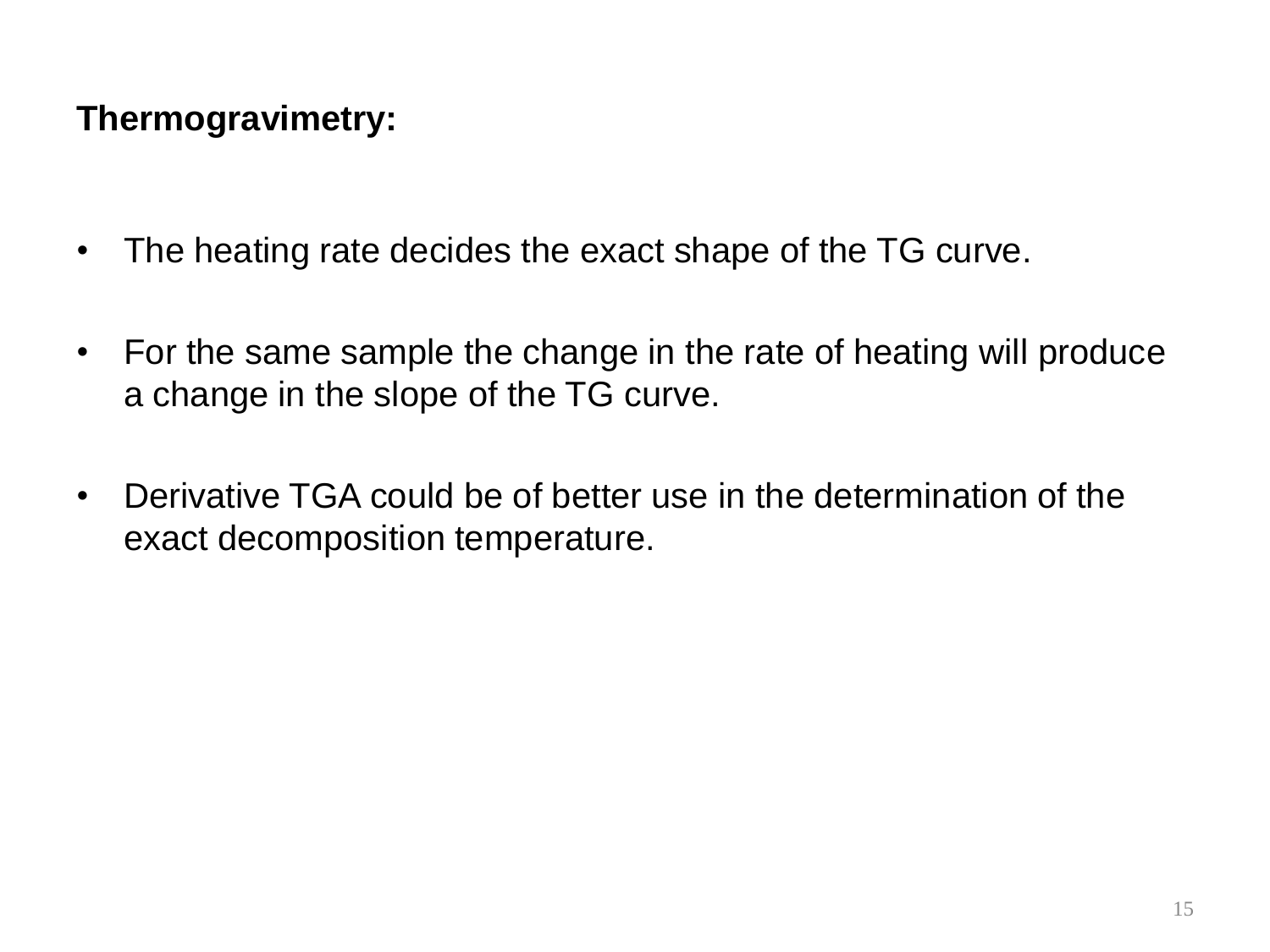# **Applications of Thermogravimetry:**

- Qualitative
	- Determination of the temperature of decomposition possible if and only if the mass changes in the process.
	- Stability range for the sample.
	- Identification of the type of the reaction taking place.
	- identification of the product of the reaction from the decomposition temperature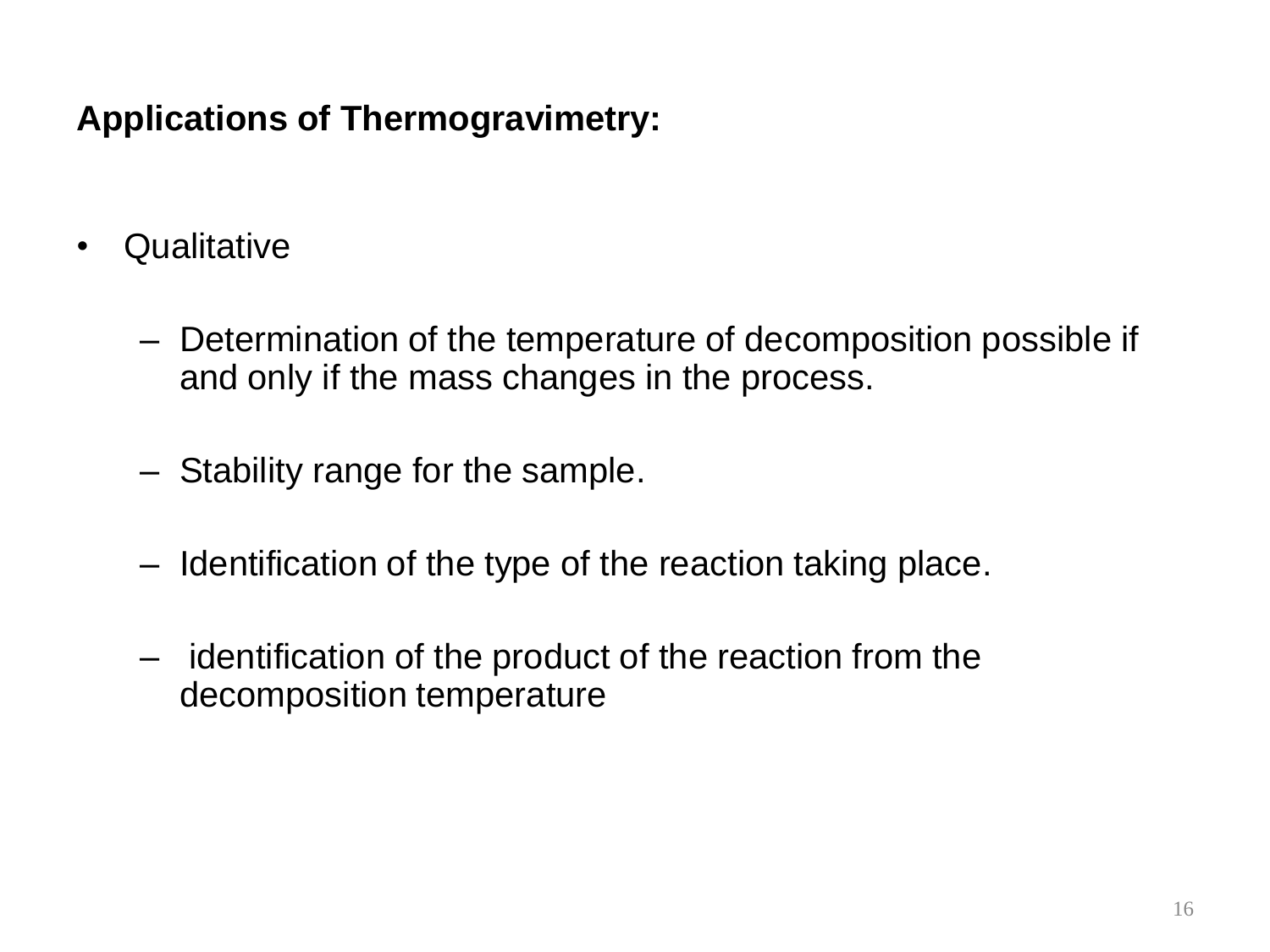# **Applications of Thermogravimetry:**

- Quantitative
	- Based on the original mass of the sample and the loss in mass and the temperature at which the loss in mass has occurred.
	- Evaluation of the percentage composition of the sample.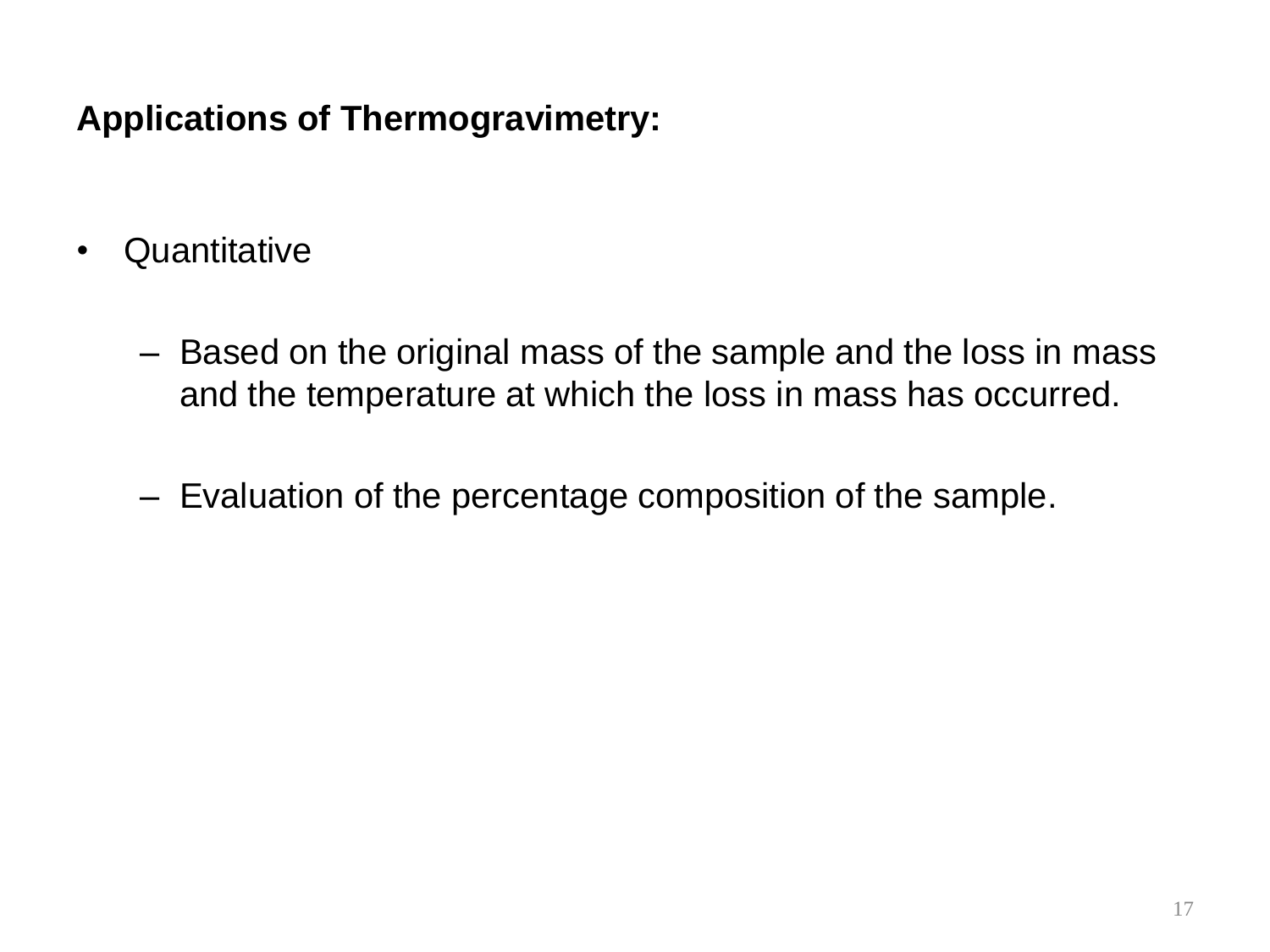- Both DTA and DSC measure the energy changes occurring in the system.
- The word differential indicate that the measurements are carried out for reference and the sample.
- The difference in the two techniques is in the signal that is received.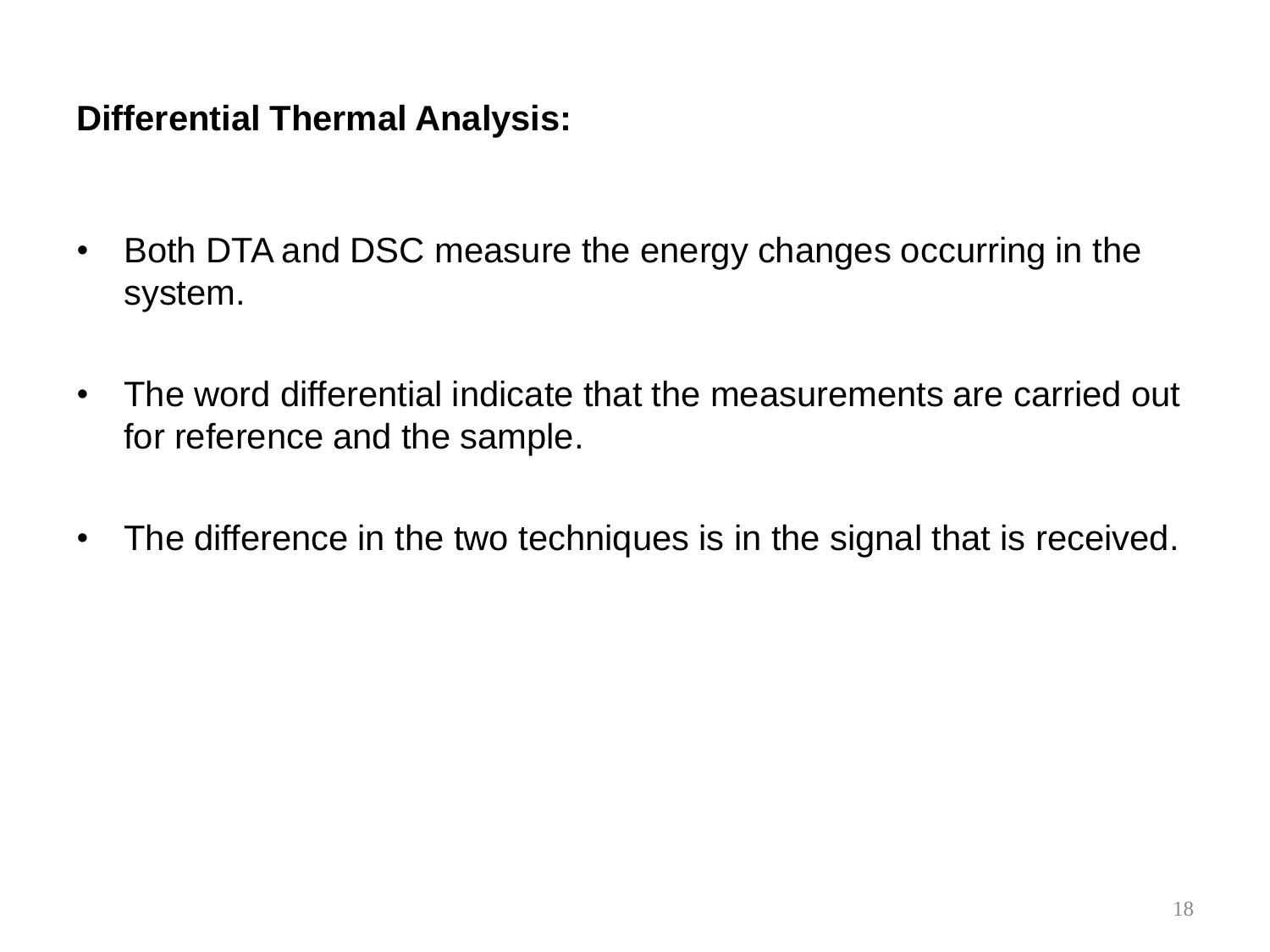- The sample and the reference material are heated at the same rate
- The difference in the temperature of the sample and the reference is recorded.
- The temperature will change if the sample undergoes a change.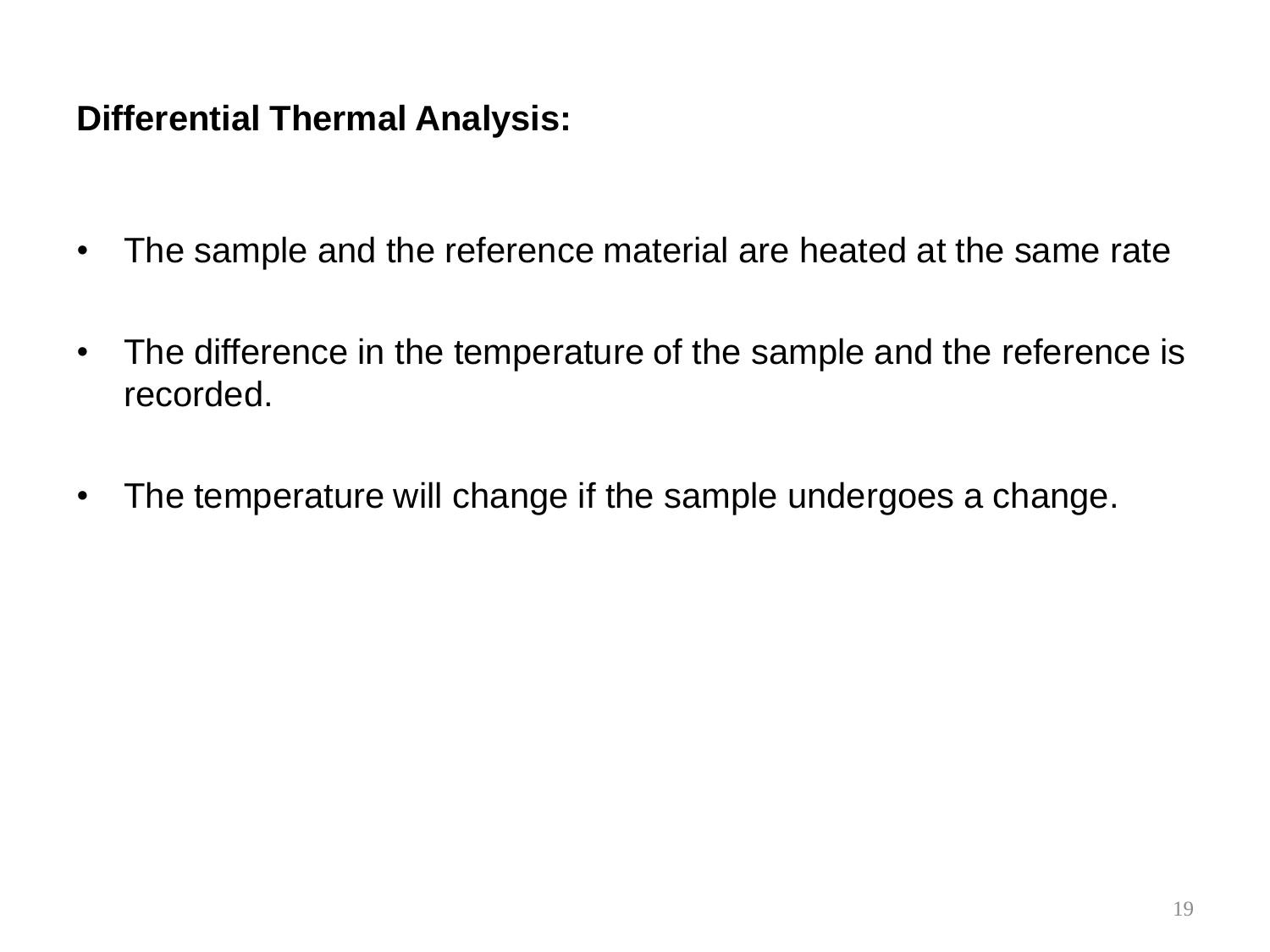- If the sample undergoes a physical or a chemical change the process will involve absorption or evolution of heat
- Accordingly, the heat will accumulate at the sample or will be taken from the sample.
- Thus the temperature of the sample will differ from that of the reference.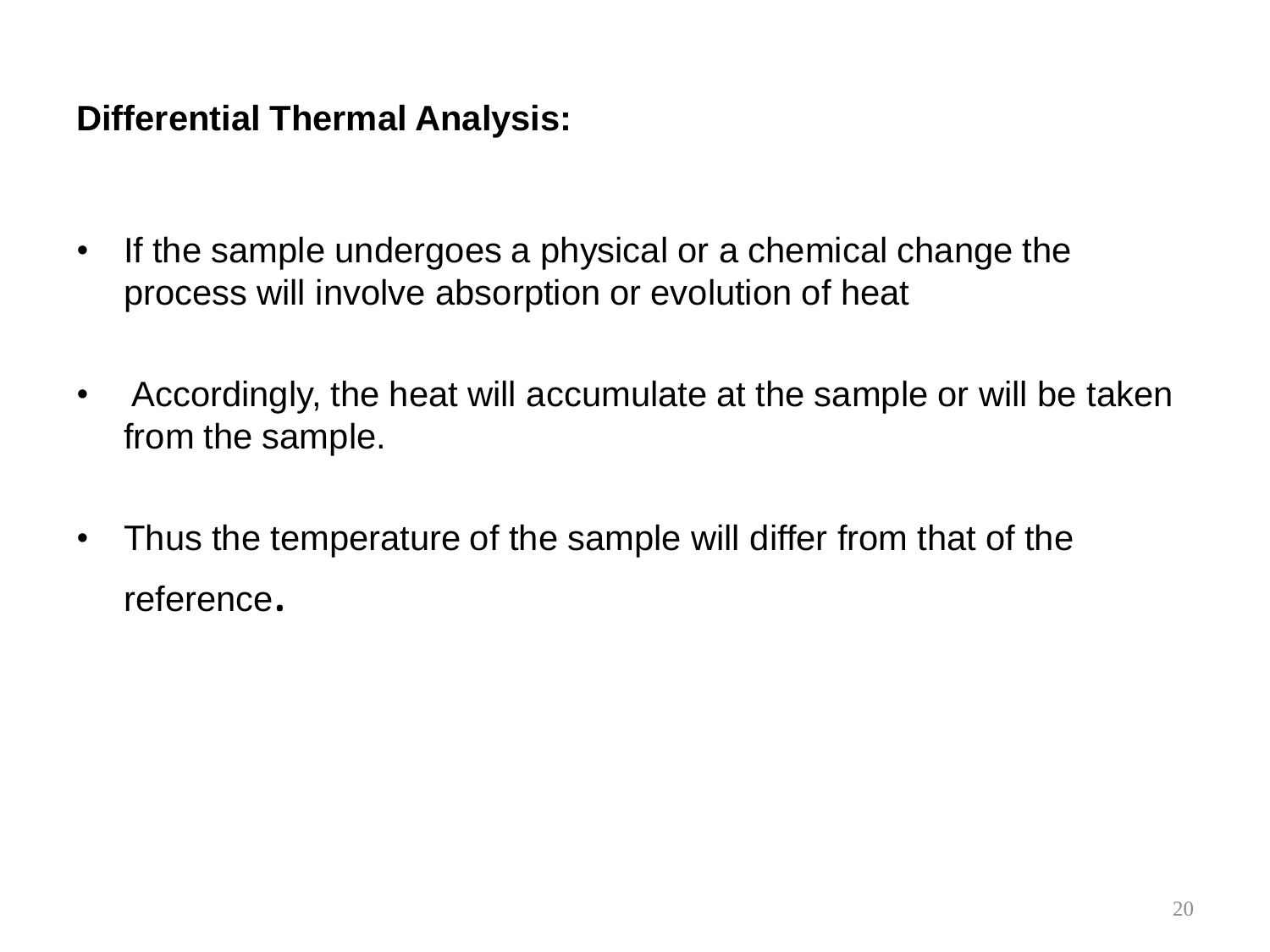- The plot obtained is of difference in temperature of the sample and the reference ΔT vs. the temperature of the reference.
- Temperature programming is used.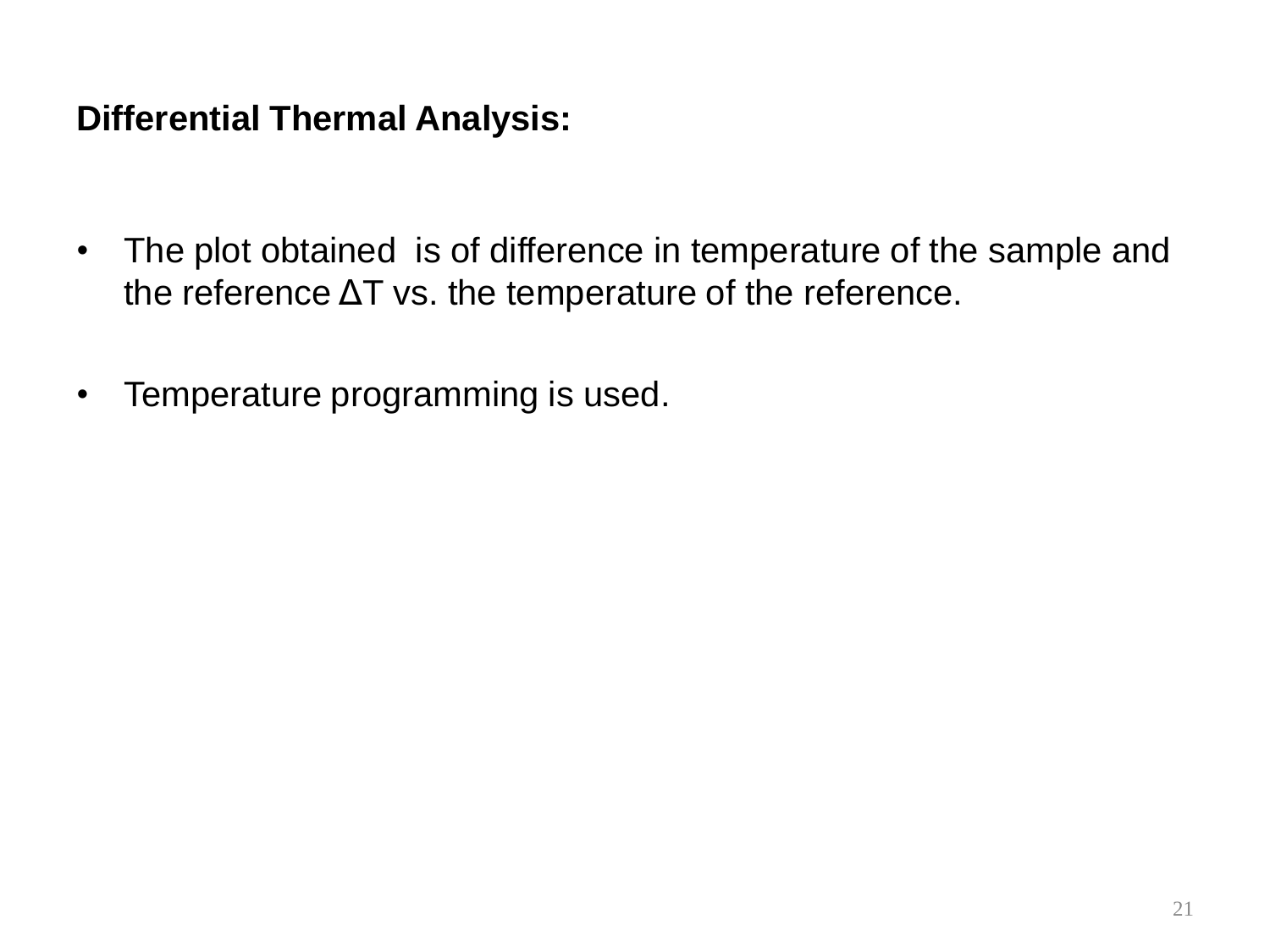- Reference material should be inert and should not undergo decomposition in the temperature range in which heating is carried out.
- Alpha alumina is often used as the reference material.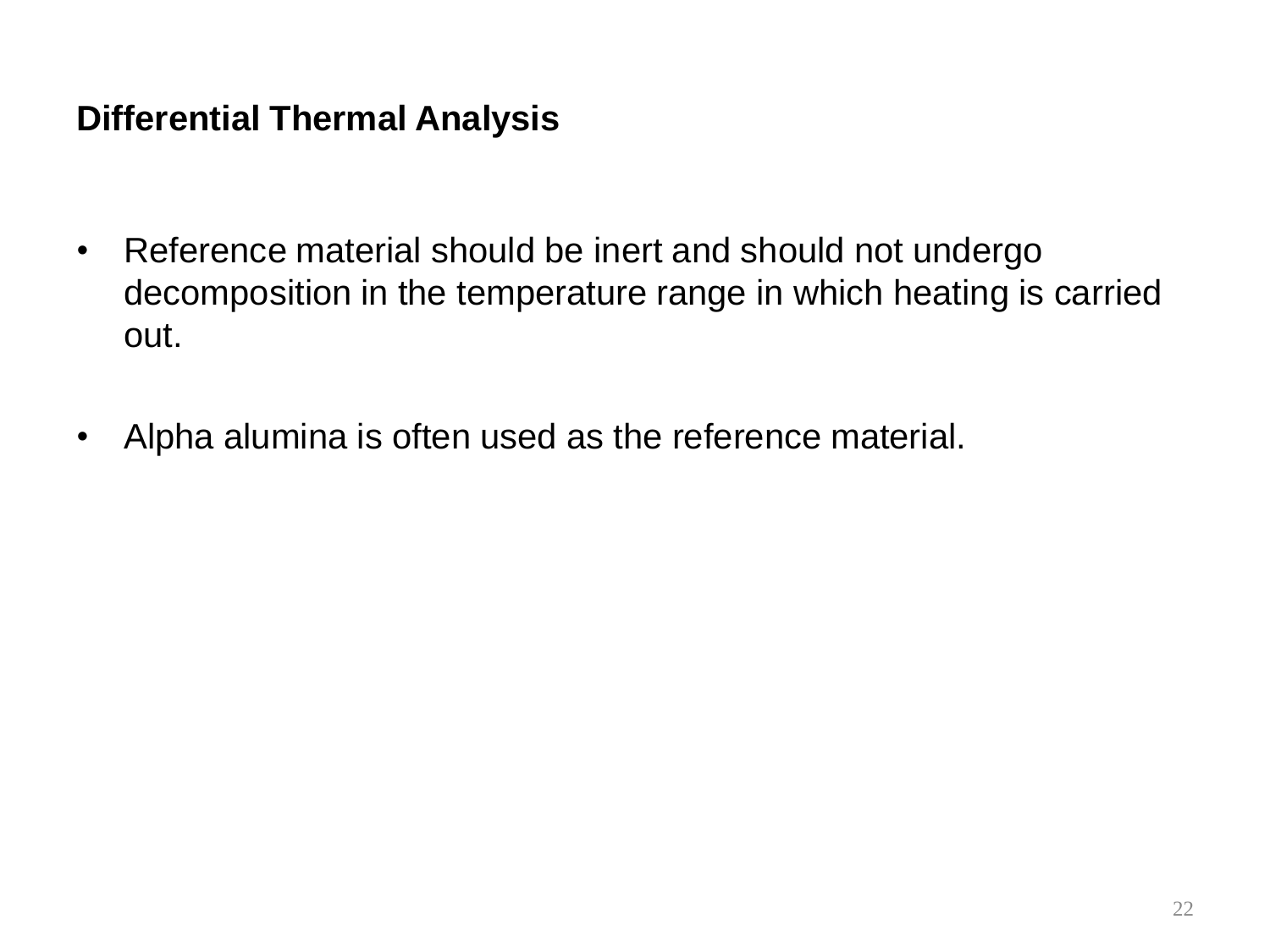- Two thermocouples are placed in direct contact with the reference and the sample.
- The third thermocouple records the temperature of the furnace
- The temperature difference is small and hence needs magnification by a factorof about 1000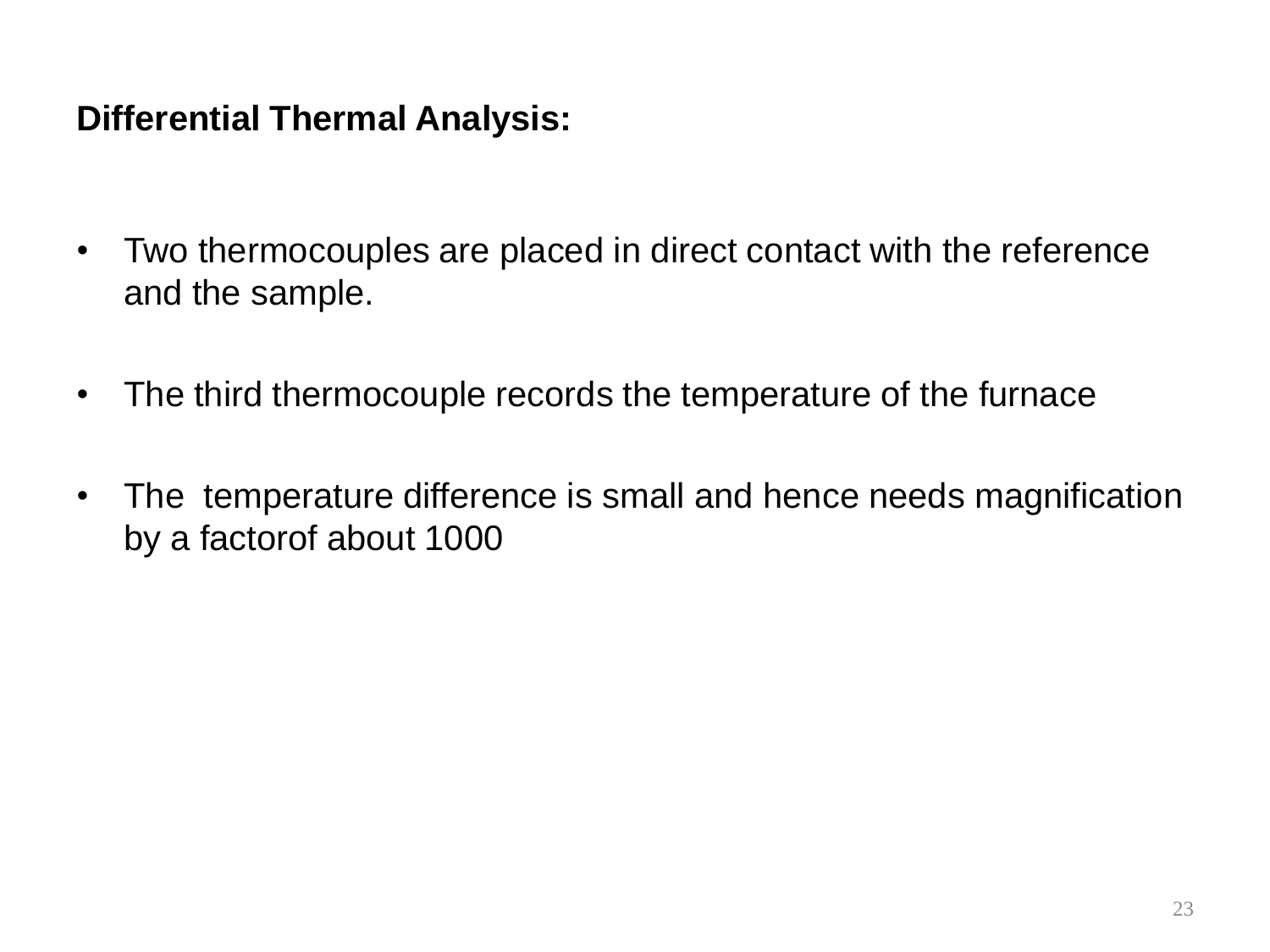- The area under the curve is proportional to the amount of energy transferred in or out of the sample.
- In each and every case it may not be proportional to the actual amount of energy flowing in and out of the system.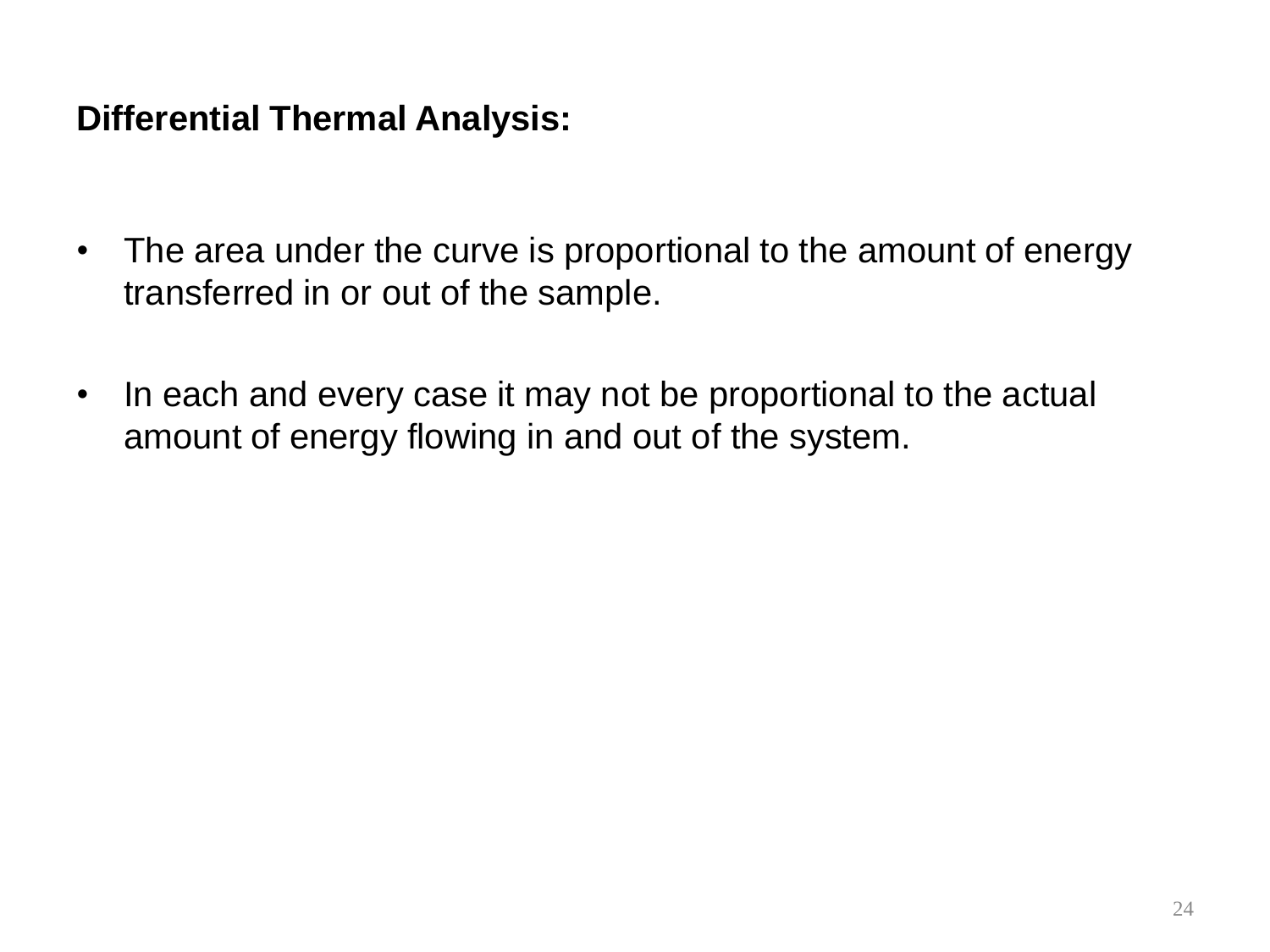- Integration of the area under the curve will be required for calculation of the energy flow.
- The temperature difference of about  $0.2$ <sup>o</sup>C is the resolution that can be achieved.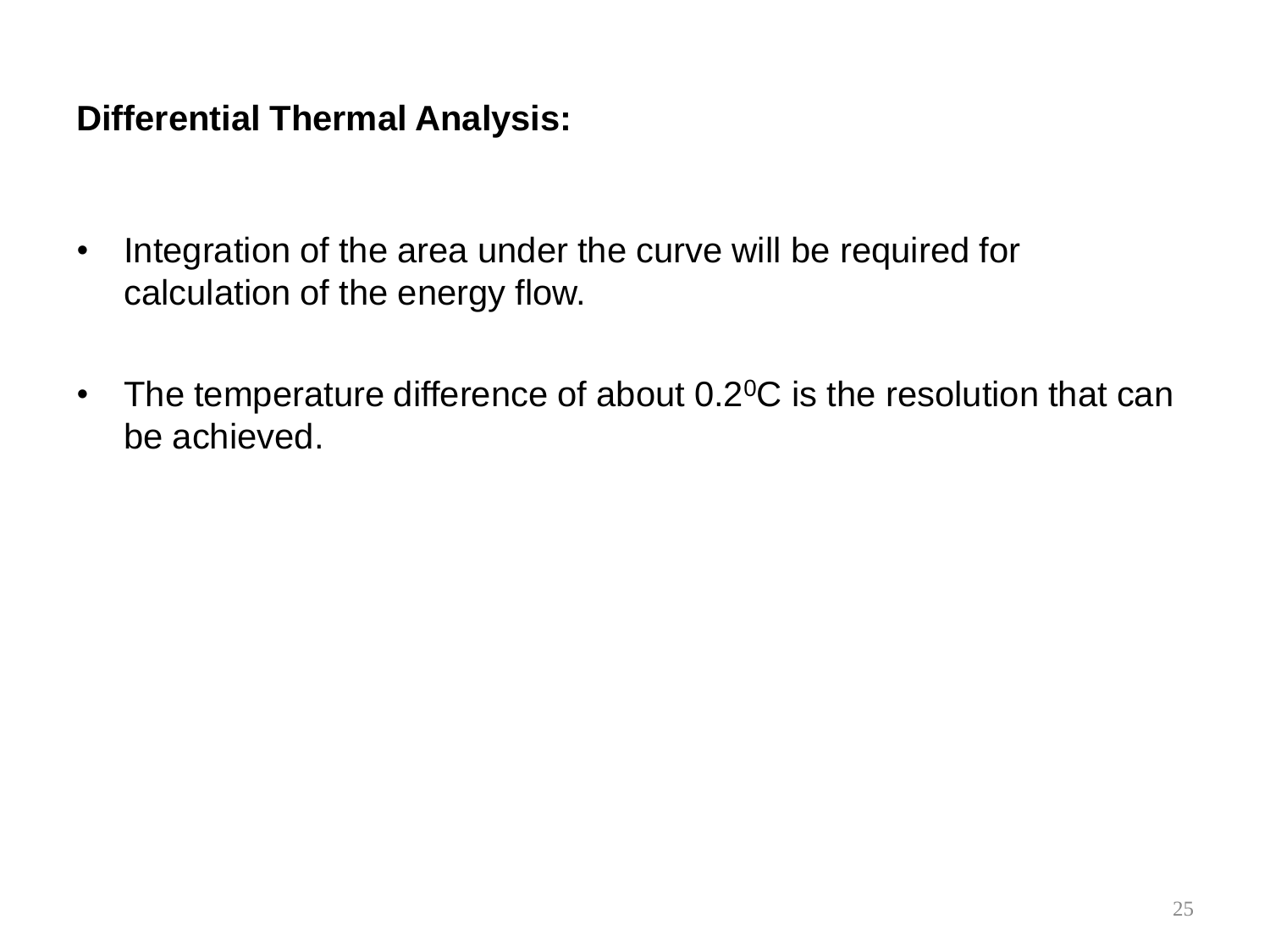- Any change physical or chemical will involve energy change i.e. the energy flow in and out of the system.
- Any energy flow will lead to change in the temperature of the sample.
- Therefore, the method is more sensitive than all other thermal methods.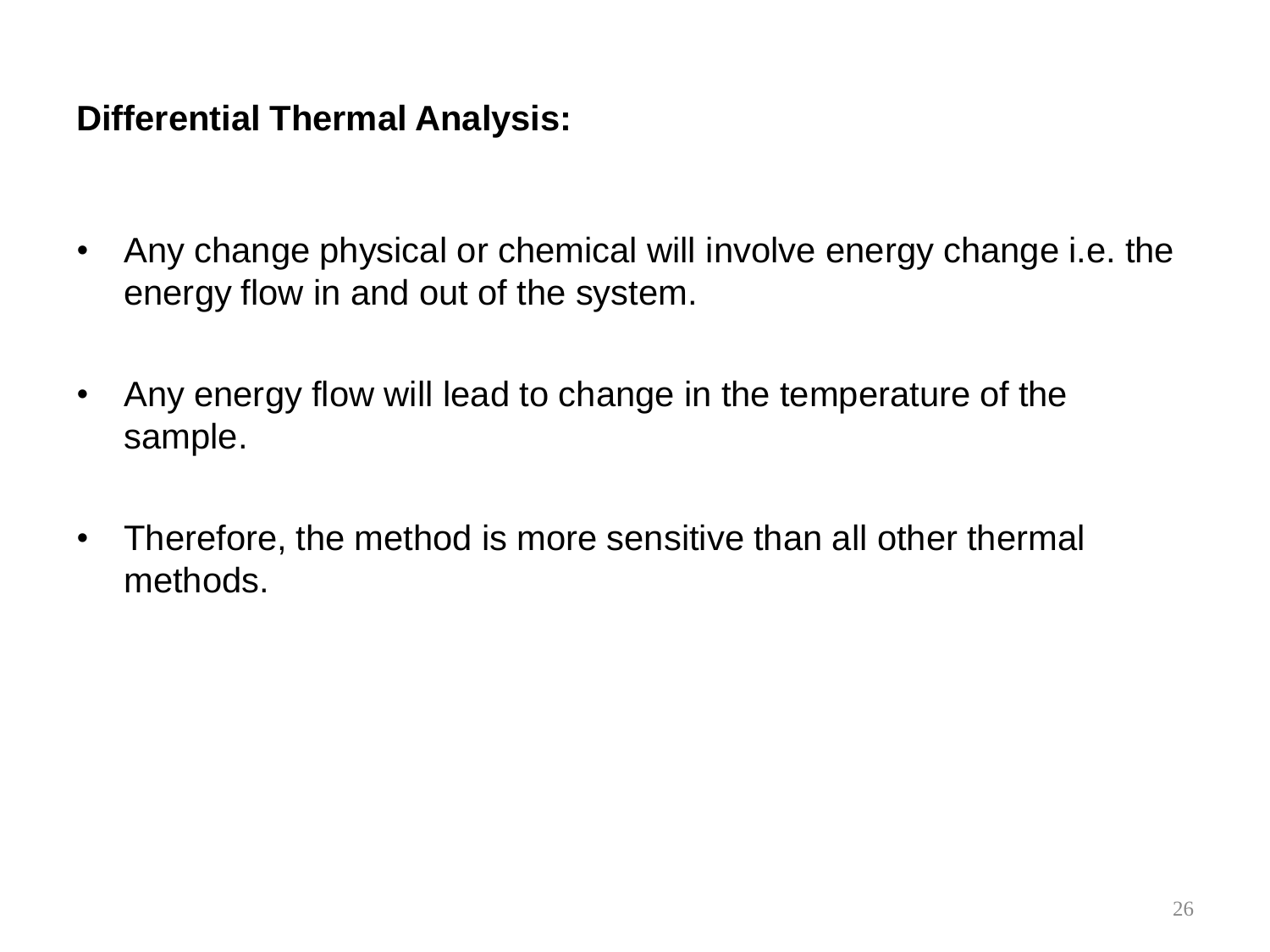# **Differential Scanning Calorimetry:**

- The instrumentation involved in the two cases is identical.
- The method of recording the signal is different.
- In DTA the difference in temperature is recorded as a function of time or temperature.
- In the case of DSC the signal is modified and recorded.